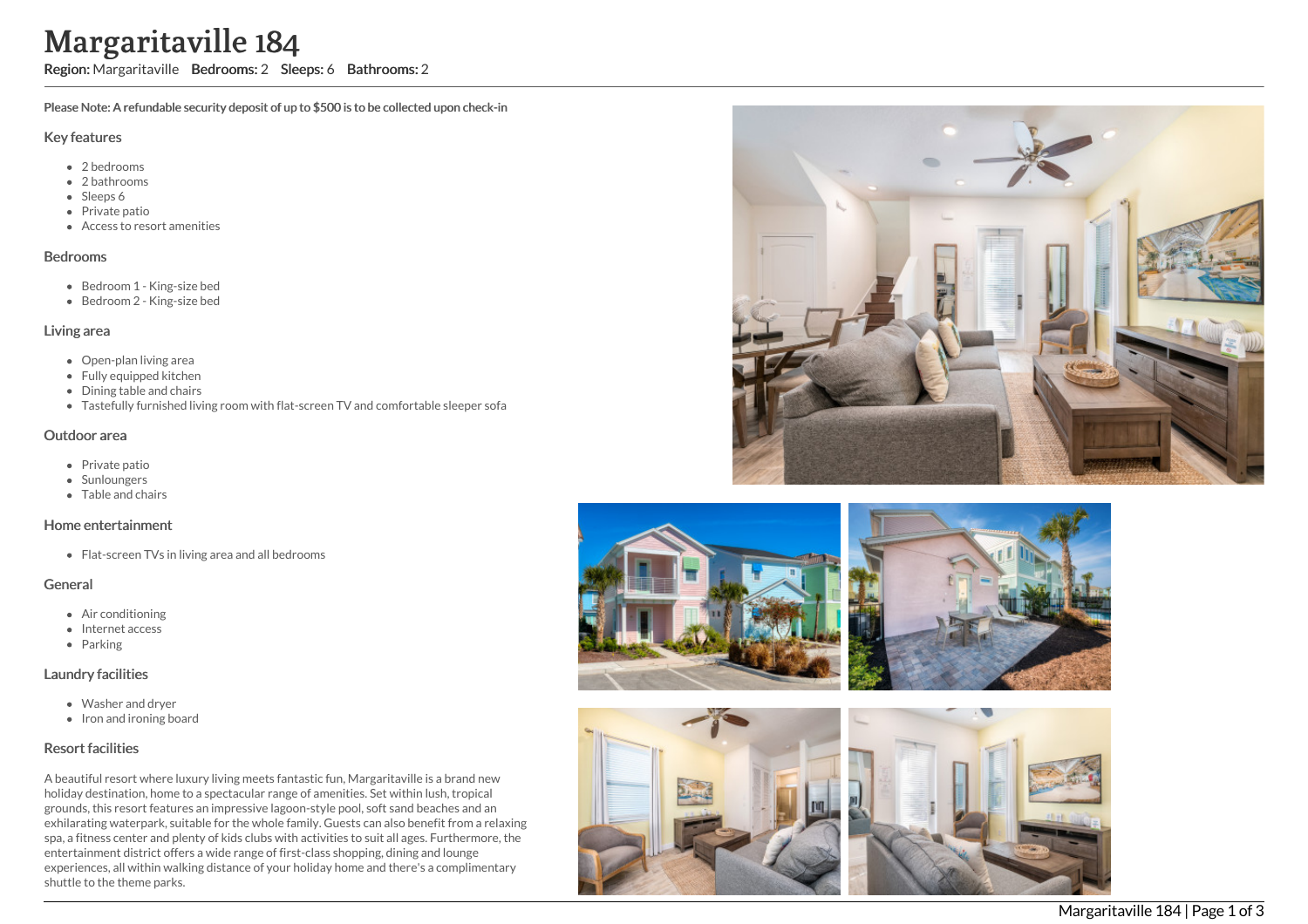# Places of interest

- Disney World 5.1 miles
- Universal Studios 16.7 miles
- Sea World 11.7 miles
- Orlando International Airport 24.5 miles

Parts of the Margaritaville Hotel are currently under construction. Apologies for any disturbance or inconvenience this may cause during your stay at Margaritaville Resort, Orlando.